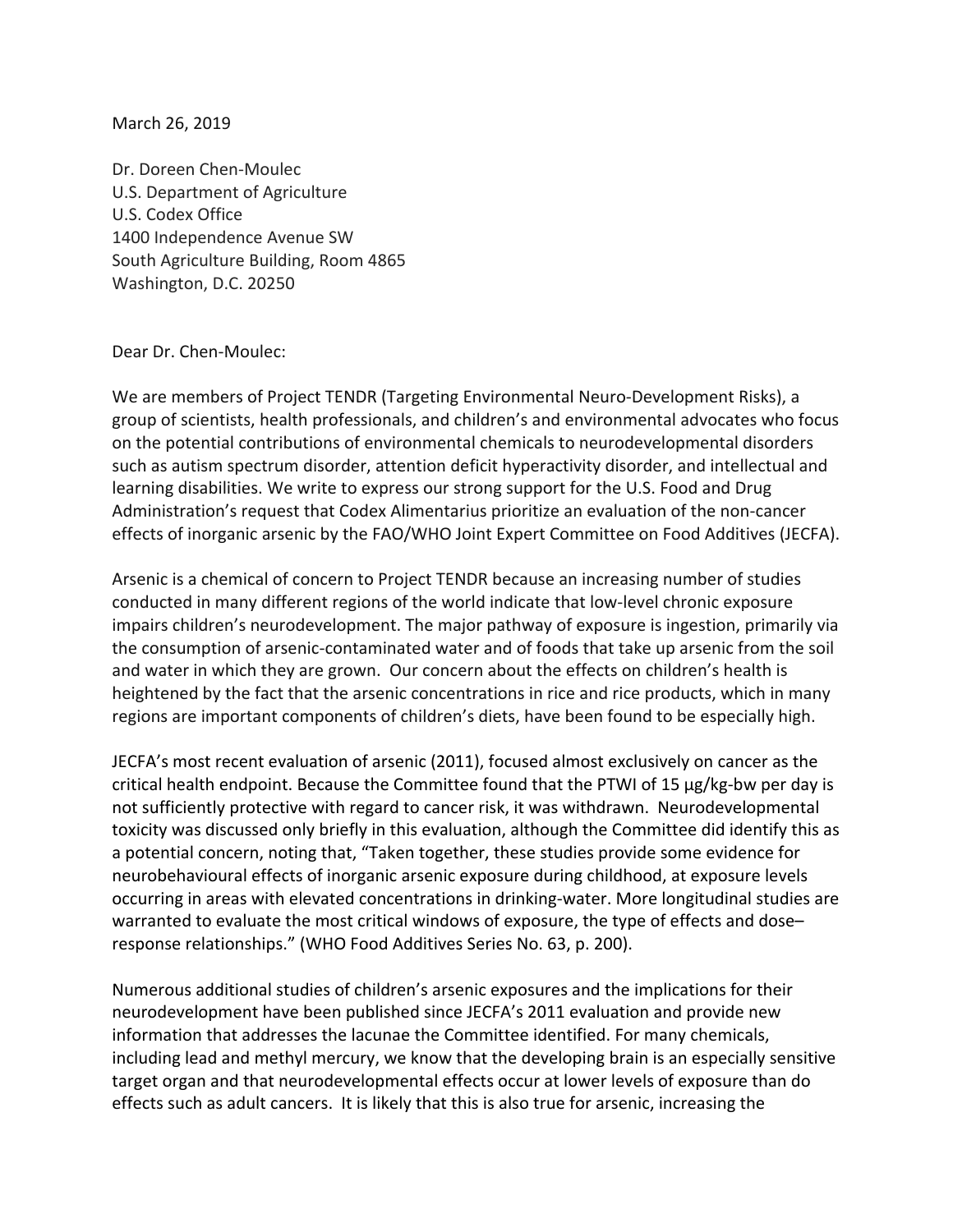importance of having an authoritative body such as JECFA examine the evidence on human neurodevelopmental toxicity and provide critical guidance with regard to levels of arsenic in food and food products that will adequately protect children's brains.

Thank you for the opportunity to express our support for the FDA's request that JECFA conduct an evaluation of inorganic arsenic that focuses on non‐cancer effects.

Sincerely yours,

Dr. Laura Anderko PhD RN Robert and Kathleen Scanlon Endowed Chair in Values Based Health Care & Professor School of Nursing & Health Studies Georgetown University

John R. Balmes, MD Prof. of Medicine, UCSF; Prof. Environmental Health Sciences, UC Berkeley; Director, Northern Calif Center for Occupational & Environmental Health, UC Berkeley‐UC Davis‐UCSF; Director, UC Berkeley‐ UCSF Joint Medical Program

David C. Bellinger, PhD, MSc Boston Children's Hospital; Harvard Medical School Harvard T.H. Chan School of Public Health

Asa Bradman, PhD, MS Associate Director, Center for Environmental Research and Children's Health Associate Adjunct Professor, Environmental Health Sciences, UC Berkeley

Charlotte Brody, RN National Director, Healthy Babies Bright Futures

Carla Campbell, MD, MS, FAAP Associate Professor of Public Health; MPH Program Director Dept. of Public Health Sciences, University of Texas at El Paso

Aimin Chen, MD, PhD Associate Professor, Division of Epidemiology Department of Environmental Health University of Cincinnati College of Medicine

Jeanne A. Conry, MD, PhD President, The Environmental Health Leadership Foundation Past President, The American College of Obstetricians and Gynecologists President‐elect, The International Federation of Gynecology and Obstetrics

Brenda Eskenazi PhD Jennifer and Brian Maxwell Professor of Maternal and Child Health and Epidemiology School of Public Health, U. of California Berkeley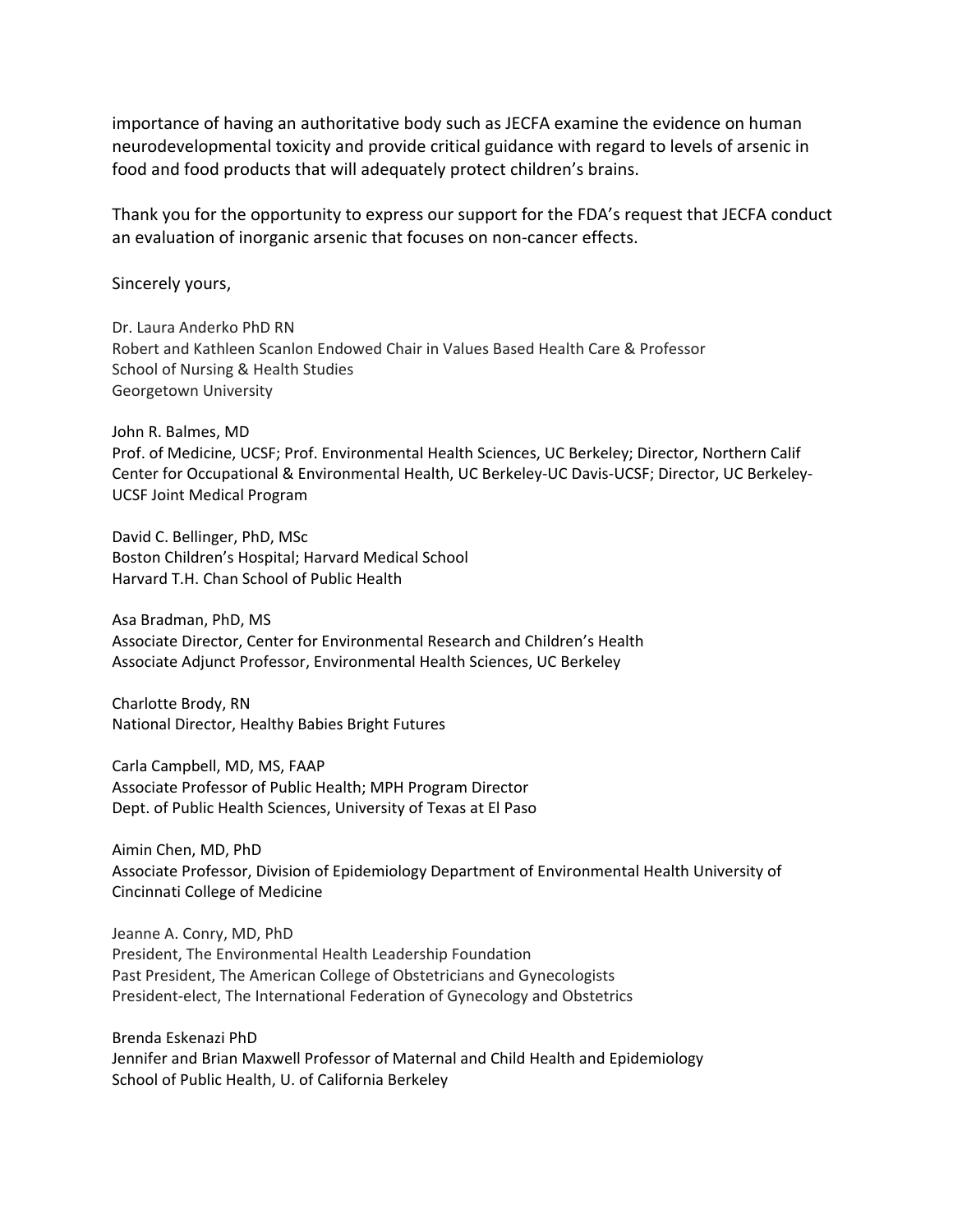Robert M. Gould, MD

Associate Adjunct Prof, Program on Reproductive Health and Environment, UCSF School of Medicine; Immediate Past President, Physicians for Social Responsibility

Russ Hauser, MD, ScD, MPH

Frederick Lee Hisaw Professor of Reproductive Physiology; Prof., Environmental and Occupational Epidemiology, Harvard University; Professor of Obstetrics, Gynecology and Reproductive Biology, Harvard Medical School

Irva Hertz‐Picciotto, PhD Director, UC Davis Environmental Health Sciences Center; Professor, Dept. of Public Health Sciences & Medical Investigations of Neurodevelopmental Disorders (MIND) Institute, University of California, Davis

Katie Huffling, RN, MS, CNM Executive Director, Alliance of Nurses for Healthy Environments

Carol Kwiatkowski, PhD Executive Director, The Endocrine Disruption Exchange (TEDX) Assistant Professor Adjunct, North Carolina State University and University of Colorado, Boulder

Juleen Lam, PHD Assistant Professor, Department of Health Sciences, California State University East Bay

Bruce P. Lanphear, MD, MPH Clinician Scientist, Child & Family Research Institute, BC Children's Hospital Professor Health Sciences, Simon Fraser University, Vancouver, BC

Arthur Lavin, MD, FAAP Advanced Pediatrics Assoc. Clinical Professor of Pediatrics, Case Western Reserve U. School of Medicine

Jennifer Lowry, MD, FAAP Pediatrician and Toxicologist Kansas City, MO

Emily Marquez, PhD Staff Scientist, Pesticide Action Network North America

Pamela Miller, MS Executive Director, Alaska Community Action on Toxics

Keeve E. Nachman, PhD, MHS

Assistant Professor, Dept. of Environmental Health and Engineering, Johns Hopkins Bloomberg School of Public Health; Director, Food Production and Public Health Program, Johns Hopkins Center for a Livable Future; Co‐Director, Johns Hopkins Risk Sciences and Public Policy Institute